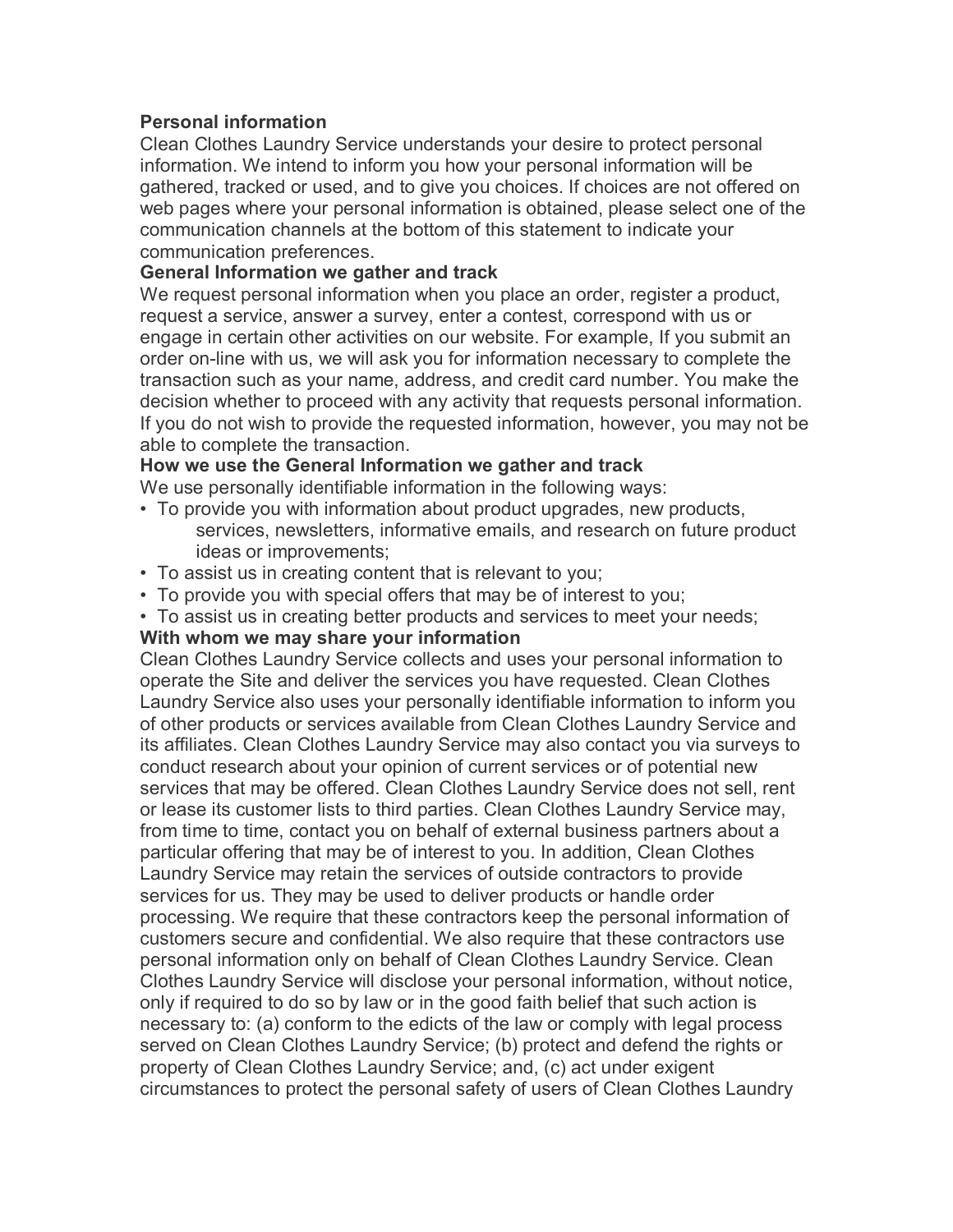### Service, or the public.

# **Opt out of providing certain information**

Clean Clothes Laundry Service provides a number of ways for you to opt out of receiving additional information from us or having us provide your personal information to our partners. We may offer you these choices at the time you give us your information. If you do not wish to continue receiving our email newsletters or bulletins you can opt out of receiving these communications by replying to the unsubscribe in the subject line in the email.

### **Privacy of Children**

Clean Clothes Laundry Service is committed to protecting the privacy needs of children and we encourage parents and guardians to take an active role in the online activities and interests of their children. Clean Clothes Laundry Service does not knowingly collect information from children under the age of 18 and PDF Complete does not target its websites to children under 18.

### **Security**

We have taken security measures, consistent with international information practices, to protect your personal information. These measures include technical and procedural steps to protect your data from misuse, unauthorized access or disclosure, loss, alteration, or destruction. Credit card information is transmitted using secure socket layer (SSL) encryption.

We make a sincere effort to respond to your requests to update or correct your personal information. If you believe that Clean Clothes Laundry Service does not have your current personal information, you can update it by using one of the communication channels at the bottom of this statement.

### **Use of Cookies**

The Clean Clothes Laundry Service Site use "cookies" to help you personalize your online experience. A cookie is a text file that is placed on your hard disk by a Web page server. Cookies cannot be used to run programs or deliver viruses to your computer. Cookies are uniquely assigned to you, and can only be read by a web server in the domain that issued the cookie to you.

One of the primary purposes of cookies is to provide a convenience feature to save you time or qualify you for special offers that Clean Clothes Laundry Service may make available from time to time. The purpose of a cookie is to tell the Web server that you have returned to a specific page. Cookies simplify the process of recording your personal information, such as billing addresses, shipping addresses, and so on. When you return to the same Clean Clothes Laundry Service Site, the information you previously provided can be retrieved, so you can easily use the Clean Clothes Laundry Service features that you customized.

You have the ability to accept or decline cookies. Most Web browsers automatically accept cookies, but you can usually modify your browser setting to decline cookies if you prefer. If you choose to decline cookies, you may not be able to fully experience the interactive features of the Clean Clothes Laundry Service Site that you visit.

### **Customer Support and Discussion Information**

Please remember that information you submit in a for purposes of customer or